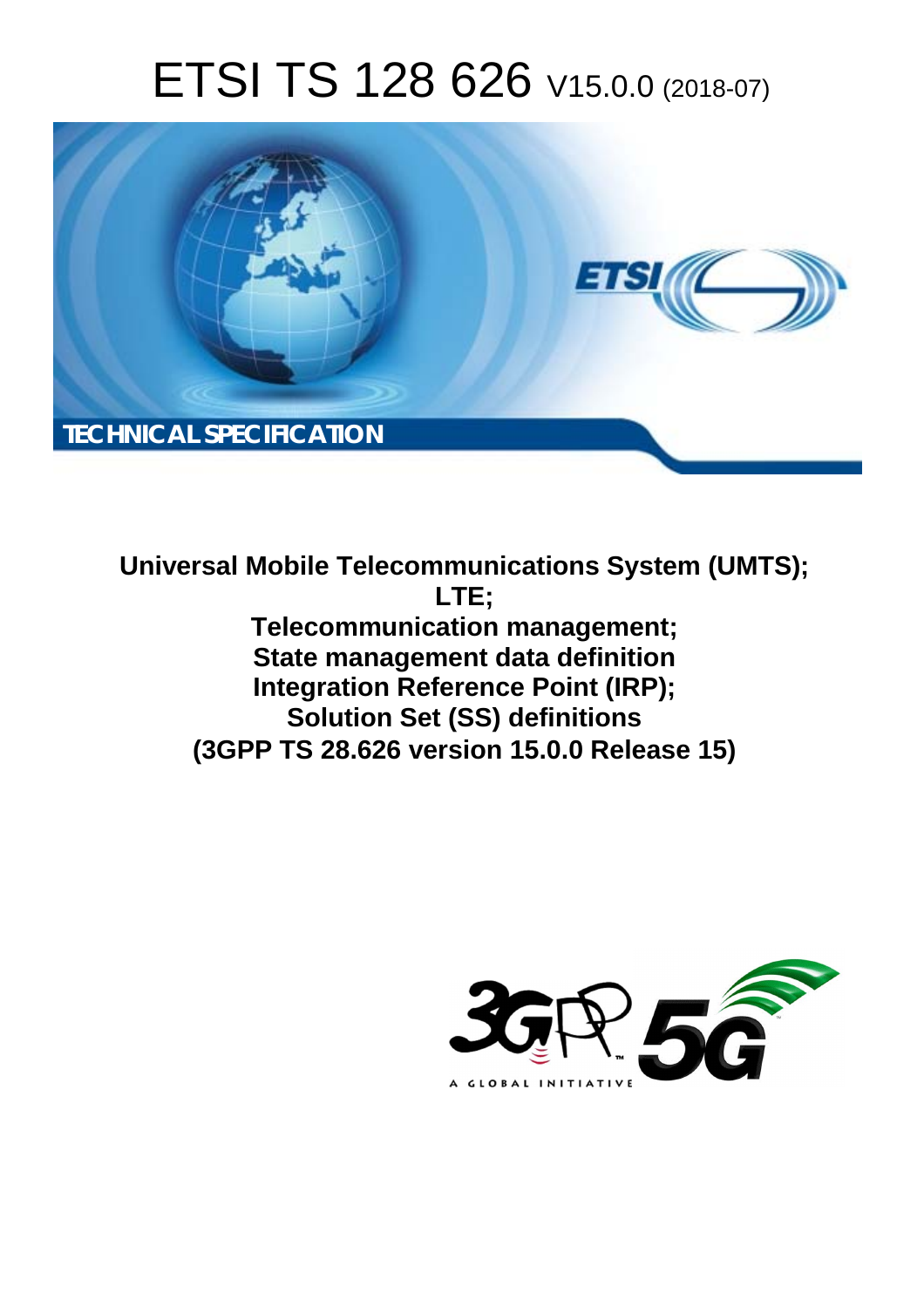Reference RTS/TSGS-0528626vf00

> Keywords LTE,UMTS

#### *ETSI*

#### 650 Route des Lucioles F-06921 Sophia Antipolis Cedex - FRANCE

Tel.: +33 4 92 94 42 00 Fax: +33 4 93 65 47 16

Siret N° 348 623 562 00017 - NAF 742 C Association à but non lucratif enregistrée à la Sous-Préfecture de Grasse (06) N° 7803/88

#### *Important notice*

The present document can be downloaded from: <http://www.etsi.org/standards-search>

The present document may be made available in electronic versions and/or in print. The content of any electronic and/or print versions of the present document shall not be modified without the prior written authorization of ETSI. In case of any existing or perceived difference in contents between such versions and/or in print, the only prevailing document is the print of the Portable Document Format (PDF) version kept on a specific network drive within ETSI Secretariat.

Users of the present document should be aware that the document may be subject to revision or change of status. Information on the current status of this and other ETSI documents is available at <https://portal.etsi.org/TB/ETSIDeliverableStatus.aspx>

If you find errors in the present document, please send your comment to one of the following services: <https://portal.etsi.org/People/CommiteeSupportStaff.aspx>

#### *Copyright Notification*

No part may be reproduced or utilized in any form or by any means, electronic or mechanical, including photocopying and microfilm except as authorized by written permission of ETSI. The content of the PDF version shall not be modified without the written authorization of ETSI. The copyright and the foregoing restriction extend to reproduction in all media.

> © ETSI 2018. All rights reserved.

**DECT**TM, **PLUGTESTS**TM, **UMTS**TM and the ETSI logo are trademarks of ETSI registered for the benefit of its Members. **3GPP**TM and **LTE**TM are trademarks of ETSI registered for the benefit of its Members and of the 3GPP Organizational Partners. **oneM2M** logo is protected for the benefit of its Members.

**GSM**® and the GSM logo are trademarks registered and owned by the GSM Association.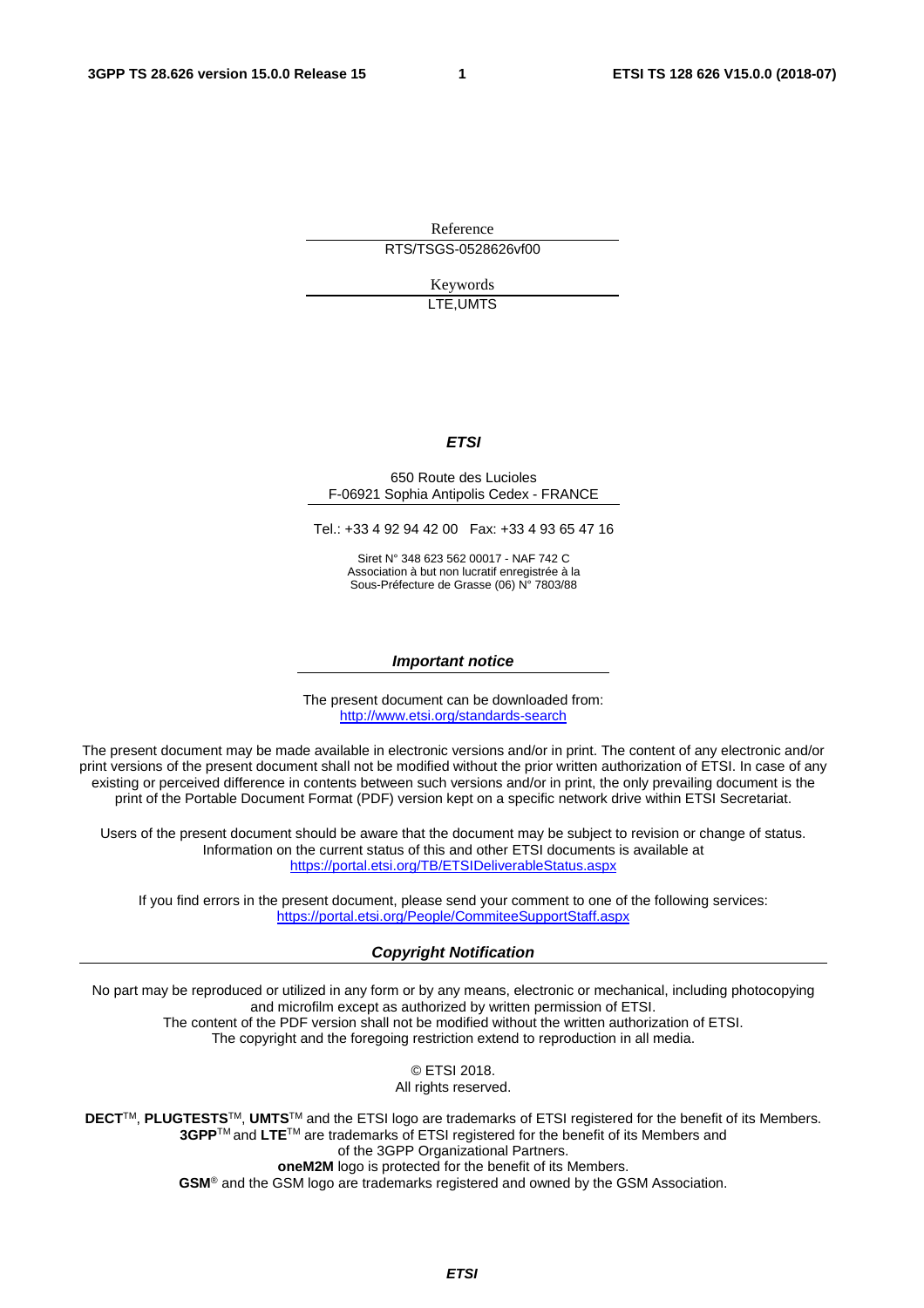#### Intellectual Property Rights

#### Essential patents

IPRs essential or potentially essential to normative deliverables may have been declared to ETSI. The information pertaining to these essential IPRs, if any, is publicly available for **ETSI members and non-members**, and can be found in ETSI SR 000 314: *"Intellectual Property Rights (IPRs); Essential, or potentially Essential, IPRs notified to ETSI in respect of ETSI standards"*, which is available from the ETSI Secretariat. Latest updates are available on the ETSI Web server ([https://ipr.etsi.org/\)](https://ipr.etsi.org/).

Pursuant to the ETSI IPR Policy, no investigation, including IPR searches, has been carried out by ETSI. No guarantee can be given as to the existence of other IPRs not referenced in ETSI SR 000 314 (or the updates on the ETSI Web server) which are, or may be, or may become, essential to the present document.

#### **Trademarks**

The present document may include trademarks and/or tradenames which are asserted and/or registered by their owners. ETSI claims no ownership of these except for any which are indicated as being the property of ETSI, and conveys no right to use or reproduce any trademark and/or tradename. Mention of those trademarks in the present document does not constitute an endorsement by ETSI of products, services or organizations associated with those trademarks.

#### Foreword

This Technical Specification (TS) has been produced by ETSI 3rd Generation Partnership Project (3GPP).

The present document may refer to technical specifications or reports using their 3GPP identities, UMTS identities or GSM identities. These should be interpreted as being references to the corresponding ETSI deliverables.

The cross reference between GSM, UMTS, 3GPP and ETSI identities can be found under [http://webapp.etsi.org/key/queryform.asp.](http://webapp.etsi.org/key/queryform.asp)

#### Modal verbs terminology

In the present document "**shall**", "**shall not**", "**should**", "**should not**", "**may**", "**need not**", "**will**", "**will not**", "**can**" and "**cannot**" are to be interpreted as described in clause 3.2 of the [ETSI Drafting Rules](https://portal.etsi.org/Services/editHelp!/Howtostart/ETSIDraftingRules.aspx) (Verbal forms for the expression of provisions).

"**must**" and "**must not**" are **NOT** allowed in ETSI deliverables except when used in direct citation.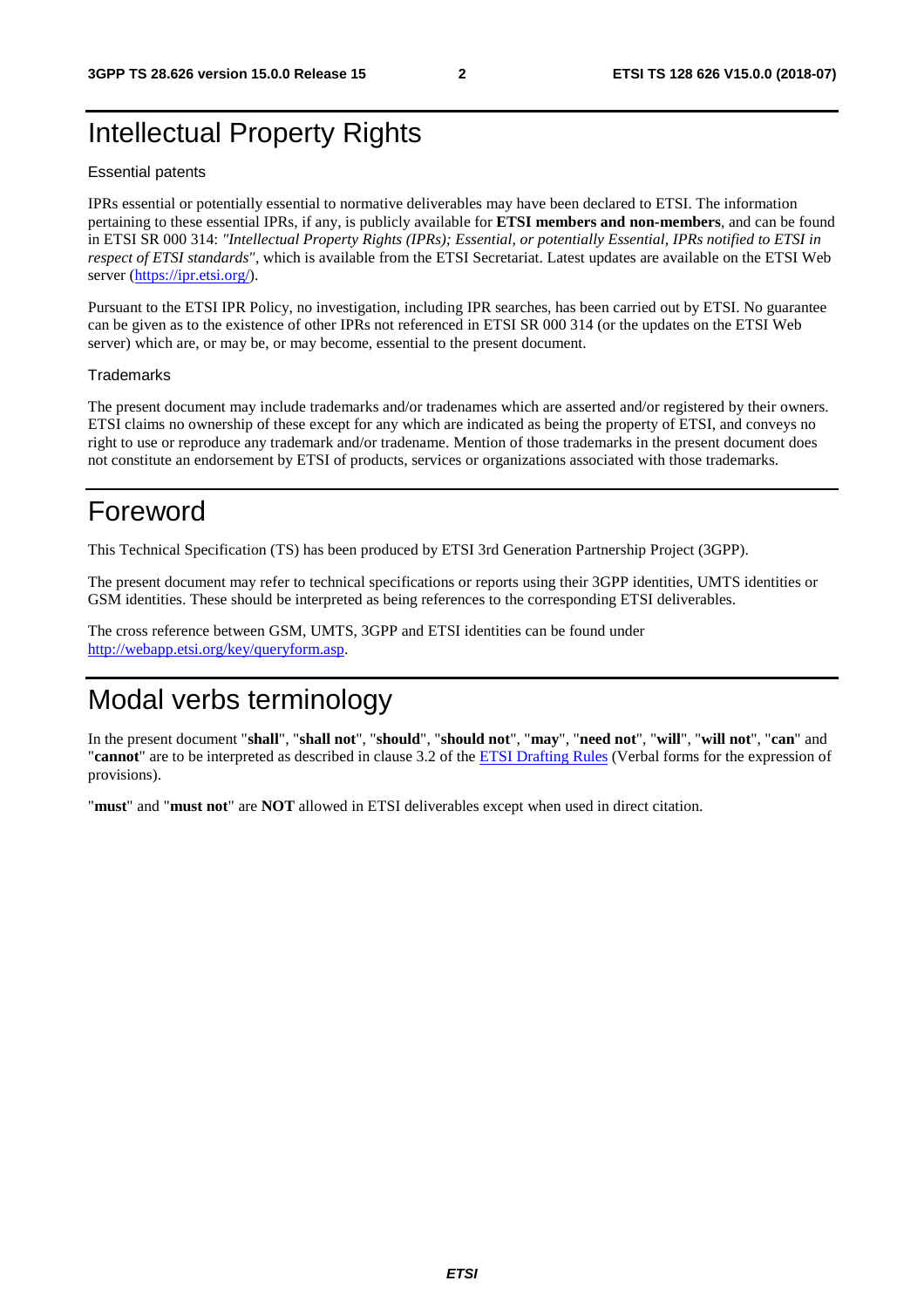### Contents

| 1                             |  |  |  |  |  |  |
|-------------------------------|--|--|--|--|--|--|
| $\overline{2}$                |  |  |  |  |  |  |
| 3<br>3.1<br>3.2               |  |  |  |  |  |  |
| $\overline{4}$                |  |  |  |  |  |  |
| <b>Annex A (normative):</b>   |  |  |  |  |  |  |
| A.1                           |  |  |  |  |  |  |
| A.1.1                         |  |  |  |  |  |  |
| A.2<br>A.2.1<br>A.2.2         |  |  |  |  |  |  |
| A.3                           |  |  |  |  |  |  |
| A.3.1                         |  |  |  |  |  |  |
| A.3.2                         |  |  |  |  |  |  |
| A.3.3<br>A.3.4                |  |  |  |  |  |  |
| <b>Annex B</b> (normative):   |  |  |  |  |  |  |
|                               |  |  |  |  |  |  |
| B.0<br>B.1                    |  |  |  |  |  |  |
|                               |  |  |  |  |  |  |
| B.1.0<br>B.1.1                |  |  |  |  |  |  |
| B.2                           |  |  |  |  |  |  |
|                               |  |  |  |  |  |  |
| B.3<br>B.3.1                  |  |  |  |  |  |  |
| <b>B.3.2</b>                  |  |  |  |  |  |  |
| <b>Annex C</b> (Informative): |  |  |  |  |  |  |
|                               |  |  |  |  |  |  |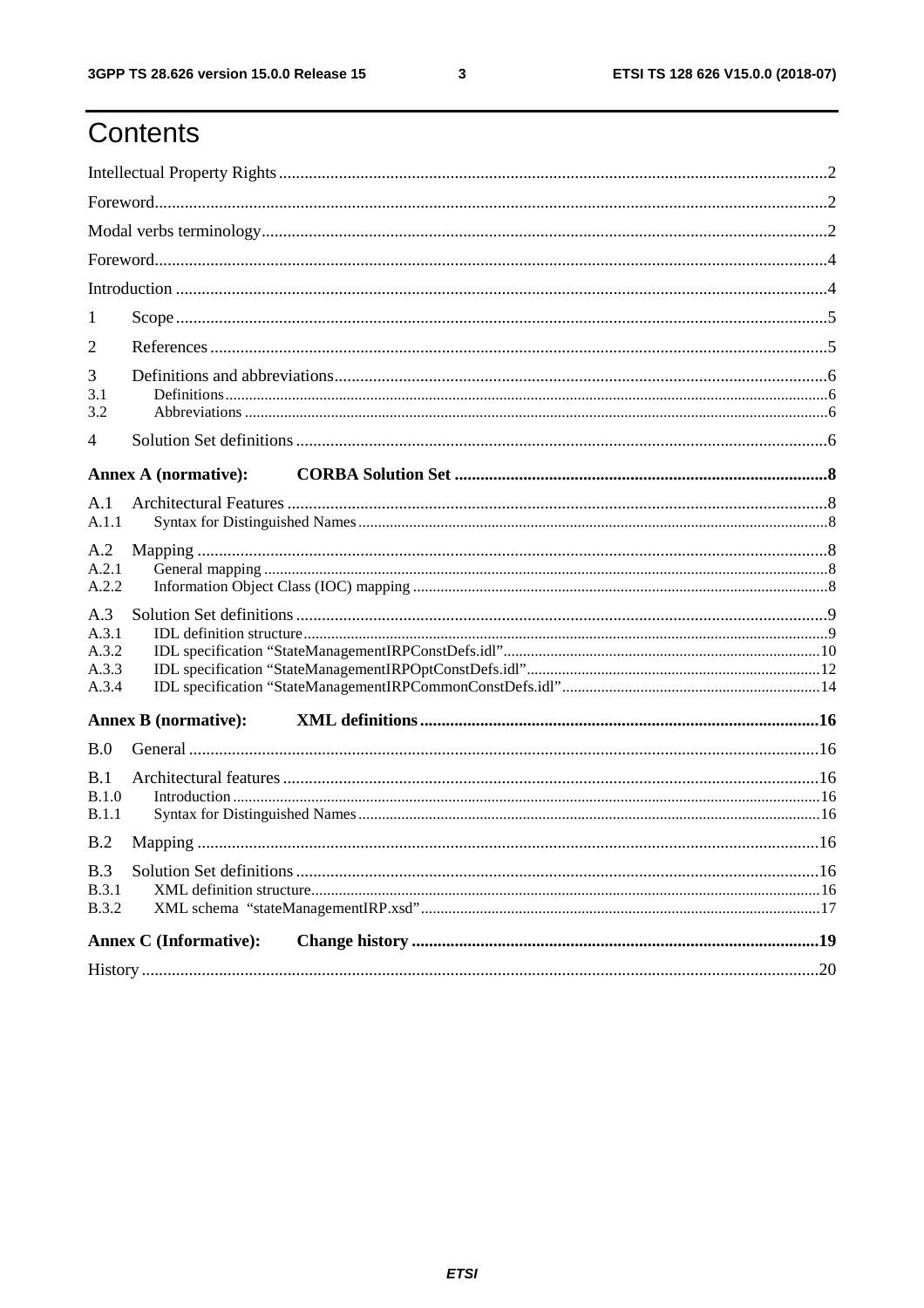#### Foreword

This Technical Specification (TS) has been produced by the 3rd Generation Partnership Project (3GPP).

The contents of the present document are subject to continuing work within the TSG and may change following formal TSG approval. Should the TSG modify the contents of the present document, it will be re-released by the TSG with an identifying change of release date and an increase in version number as follows:

Version x.y.z

where:

- x the first digit:
	- 1 presented to TSG for information;
	- 2 presented to TSG for approval;
	- 3 or greater indicates TSG approved document under change control.
- y the second digit is incremented for all changes of substance, i.e. technical enhancements, corrections, updates, etc.
- z the third digit is incremented when editorial only changes have been incorporated in the document.

#### Introduction

The present document is part of a TS-family covering the 3rd Generation Partnership Project; Technical Specification Group Services and System Aspects; Telecommunication management; as identified below:

- 28.624 State Management Data Definition Integration Reference Point (IRP); Requirements.
- 28.625 State Management Data Definition Integration Reference Point (IRP); Information Service (IS).
- **28.626 State Management Data Definition Integration Reference Point (IRP); Solution Set (SS) definitions.**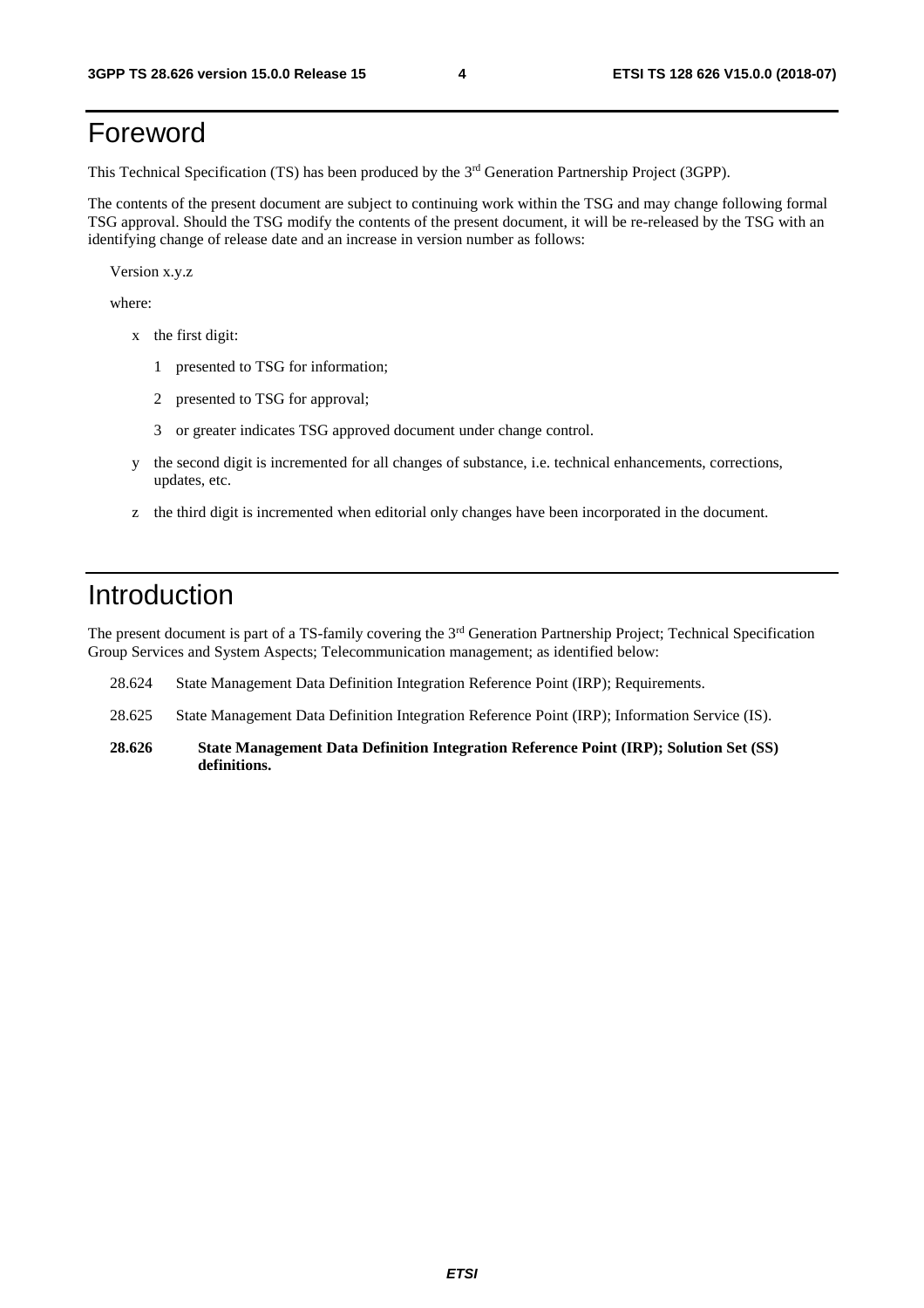#### 1 Scope

The present document specifies the Solution Set (SS) definitions for the IRP whose semantics is specified in State Management Data Definition IRP: Information Service (IS) (3GPP TS 28.625 [2]).

This Solution Set definitions specification is related to 3GPP TS 28.625 V14.0.X [2].

#### 2 References

The following documents contain provisions, which, through reference in this text, constitute provisions of the present document.

- References are either specific (identified by date of publication, edition number, version number, etc.) or non-specific.
- For a specific reference, subsequent revisions do not apply.
- For a non-specific reference, the latest version applies. In the case of a reference to a 3GPP document (including a GSM document), a non-specific reference implicitly refers to the latest version of that document *in the same Release as the present document*.
- [1] 3GPP TS 28.623: "Generic Network Resource Model (NRM) Integration Reference Point (IRP); Solution Set (SS) definitions".
- [2] 3GPP TS 28.625: "Telecommunication management; State Management Data Definition Integration Reference Point (IRP): Information Service (IS)".
- [3] ITU-T Recommendation X.721: "Information technology Open Systems Interconnection Structure of management information: Definition of management information".
- [4] ITU-T Recommendation M.3100: "Generic network information model".
- [5] 3GPP TS 32.612: "Telecommunication management; Configuration Management (CM); Bulk CM Integration Reference Point (IRP); Information Service (IS)".
- [6] 3GPP TS 32.616: "Telecommunication management; Configuration Management (CM); Bulk CM Integration Reference Point (IRP); Solution Set (SS) definitions".
- [7] W3C REC-xml11-20060816: "Extensible Markup Language (XML) 1.1 (Second Edition)".
- [8] Void.
- [9] W3C XML Schema Definition Language (XSD) 1.1 Part 1: Structures..
- [10] W3C XML Schema Definition Language (XSD) 1.1 Part 2: Datatypes.
- [11] W3C REC-xml-names-20060816: "Namespaces in XML 1.1 (Second Edition)".
- [12] ITU-T Recommendation X.721: "Information technology Open Systems Interconnection Structure of management information: Definition of management information".
- [13] 3GPP TS 32.300: "Telecommunication management; Configuration Management (CM); Name convention for Managed Objects".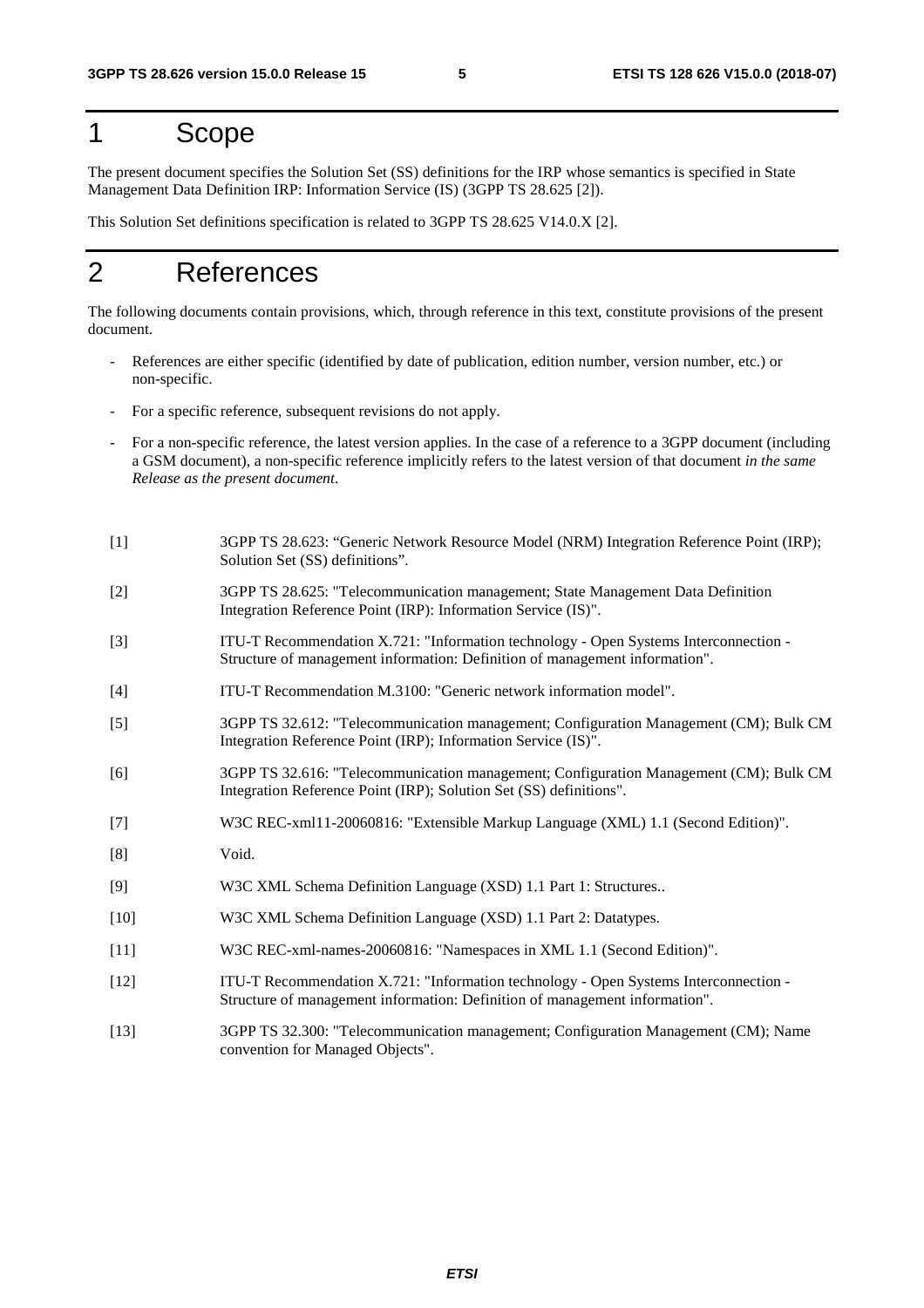#### 3 Definitions and abbreviations

#### 3.1 Definitions

For the purposes of the present document, the terms and definitions defined in 3GPP TS 32.672 [2] apply, and the following XML terms and definitions apply:

**XML file:** See definition of [1].

**XML document:** See definition of [1].

**XML declaration:** See definition of [1].

- **XML element:** See definition of [1].
- **empty XML element:** See definition of [1].

#### **XML content (of an XML element):** See definition of [1].

**XML start-tag:** See definition of [1].

**XML end-tag:** See definition of [1].

**XML empty-element tag:** See definition of [1].

**XML attribute specification:** See definition of [1].

**DTD:** See definition of [1].

**XML schema:** See definition of [1].

**XML namespace:** See definition of [1].

**XML complex type:** See definition of [1].

**XML element type:** See definition of [1].

#### 3.2 Abbreviations

For the purposes of the present document, the following abbreviations apply:

| <b>Configuration Management</b>            |
|--------------------------------------------|
| Common Object Request Broker Architecture  |
| Document Type Definition                   |
| <b>Enhanced Data for GSM Evolution</b>     |
| <b>GSM/EDGE Radio Access Network</b>       |
| Global System for Mobile communication     |
| <b>Interface Definition Language</b>       |
| <b>Information Object Class</b>            |
| <b>Integration Reference Point</b>         |
| <b>Information Service</b>                 |
| Network Element                            |
| <b>Network Resource Model</b>              |
| <b>Object Management Group</b>             |
| <b>Solution Set</b>                        |
| Universal Mobile Telecommunications System |
| Universal Terrestrial Radio Access Network |
| eXtensible Markup Language                 |
|                                            |

#### 4 Solution Set definitions

This specification defines the following 3GPP State Management Data Definition IRP Solution Set definitions: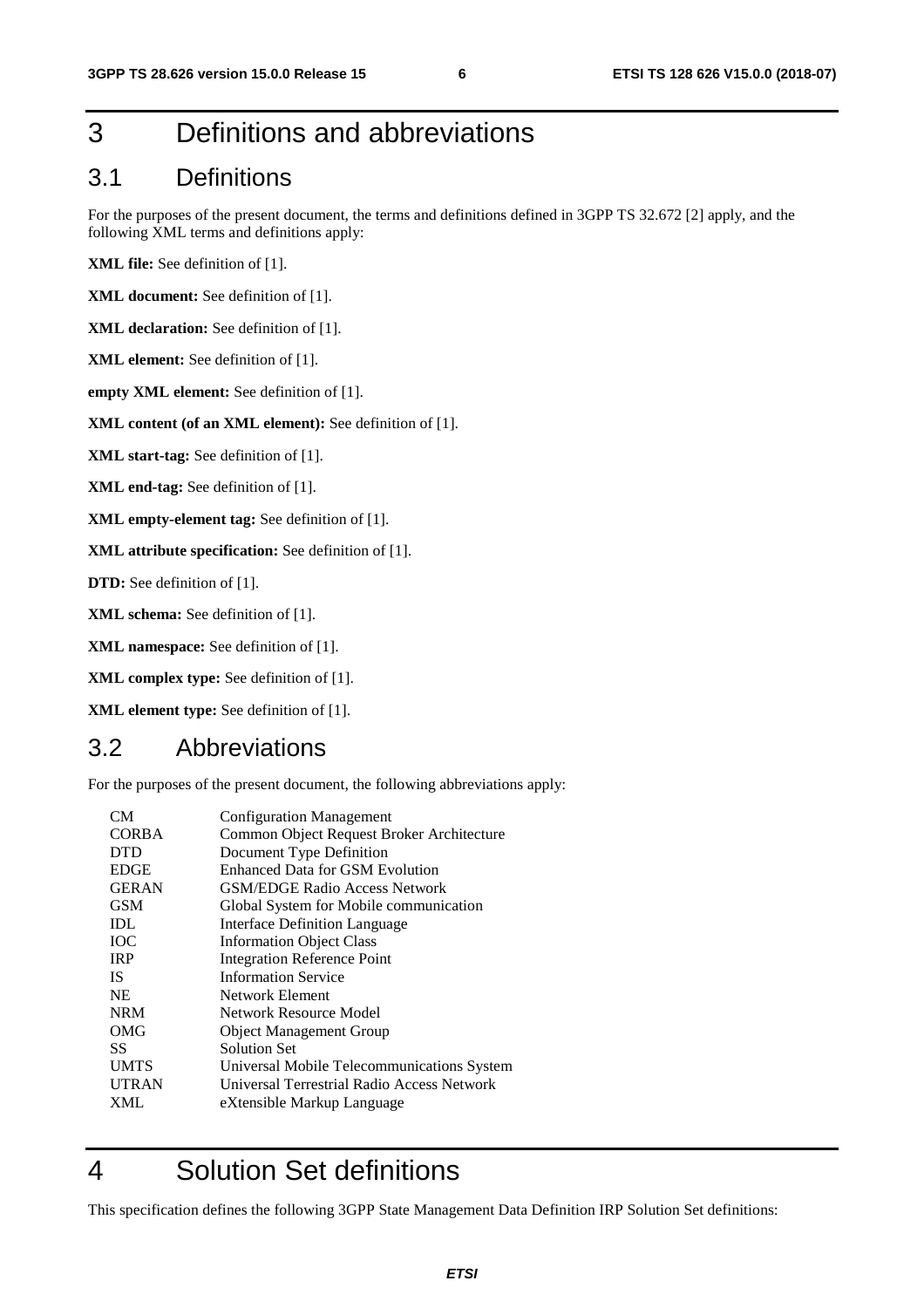- 3GPP State Management Data Definition IRP CORBA SS (Annex A)
- 3GPP State Management Data Definition IRP XML definitions (Annex B)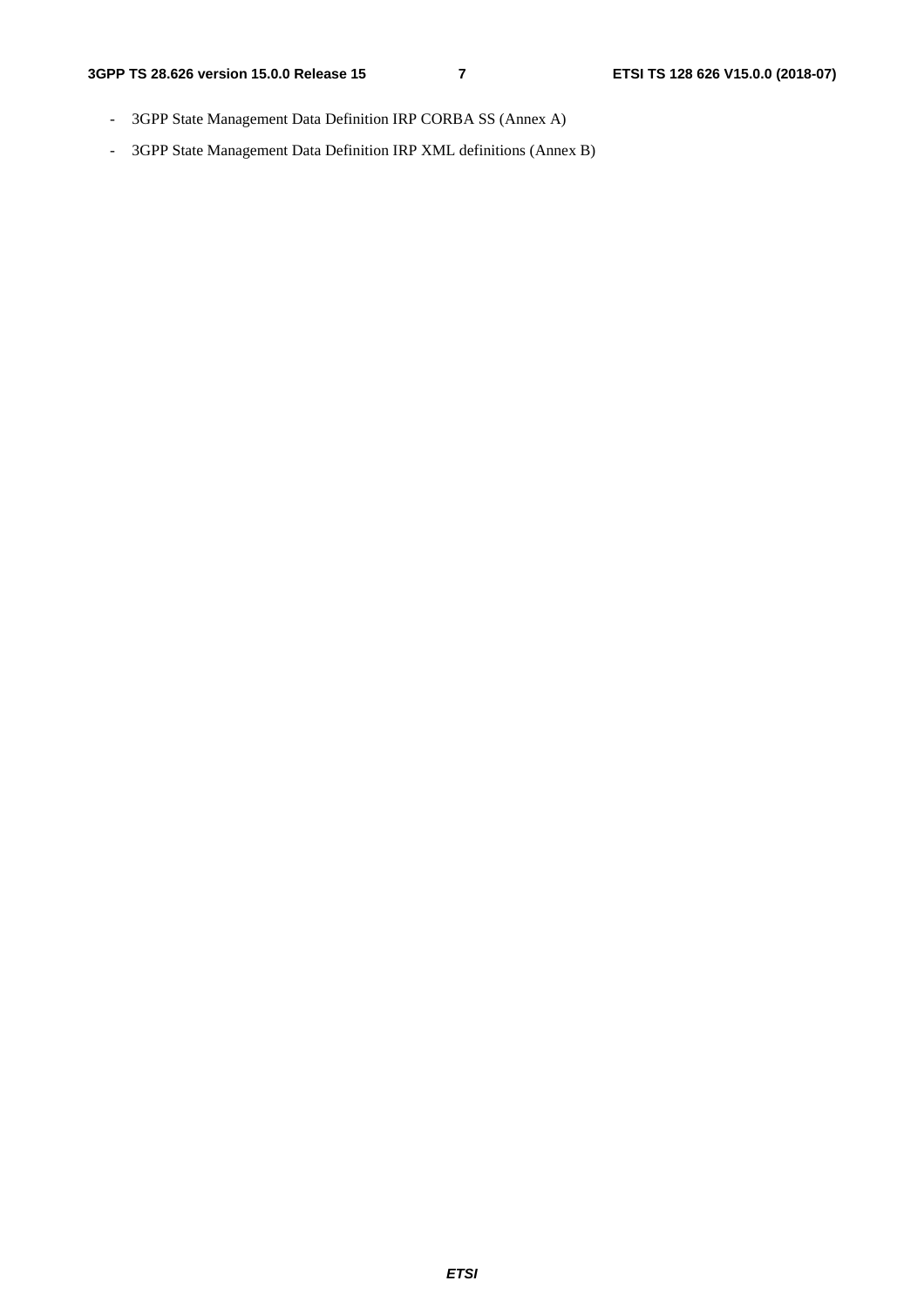### Annex A (normative): CORBA Solution Set

#### A.1 Architectural Features

The overall architectural feature of State Management Data Definition IRP is specified in 3GPP TS 28.625 [2].

This clause specifies features that are specific to the CORBA SS.

#### A.1.1 Syntax for Distinguished Names

The syntax of a Distinguished Name is defined in 3GPP TS 32.300 [13].

### A.2 Mapping

### A.2.1 General mapping

None.

#### A.2.2 Information Object Class (IOC) mapping

Table 1 provides the mapping of the information object classes defined in the IS of the State Management IRP [2] to the equivalent of this CORBA Solution Set.

#### **Table 1: Mapping of IOCs**

| <b>IOCs defined in State Management Data Definition</b><br><b>IRP IS [2]</b> | <b>CORBA SS Method</b>                                                |
|------------------------------------------------------------------------------|-----------------------------------------------------------------------|
| StateManagementEntity                                                        | I No mapping applicable for this < <archetype>&gt; class.</archetype> |

| <b>Attributes defined in State</b><br><b>Management Data Definition</b><br><b>IRP IS [2]</b> | <b>CORBA SS Method attributes</b>                           | Qualifier |
|----------------------------------------------------------------------------------------------|-------------------------------------------------------------|-----------|
| operationalState                                                                             | OperationalState (ITU-T Recommendation X.721 [3])           | м         |
| operationalState                                                                             | OperationalStateTypeOpt (ITU-T Recommendation X.721 [3])    | O         |
| usageState                                                                                   | UsageState (ITU-T Recommandation X.721 [3])                 | М         |
| usageState                                                                                   | UsageStateTypeOpt (ITU-T Recommandation X.721 [3])          | O         |
| administrativeState                                                                          | AdministrativeState (ITU-T Recommandation X.721 [3])        | м         |
| administrativeState                                                                          | AdministrativeStateTypeOpt (ITU-T Recommandation X.721 [3]) | O         |
| alarmStatus                                                                                  | AlarmStatus (ITU-T Recommandation M.3100 [4])               | M         |
| alarmStatus                                                                                  | AlarmStatusTypeOpt (ITU-T Recommendation M.3100 [4])        | O         |
| proceduralStatus                                                                             | ProceduralStatus (ITU-T Recommendation X.721 [3])           | М         |
| proceduralStatus                                                                             | ProceduralStatusTypeOpt (ITU-T Recommendation X.721 [3])    | O         |
| availabilityStatus                                                                           | AvailabilityStatus (ITU-T Recommandation X.721 [3])         | М         |
| availabilityStatus                                                                           | AvailabilityStatusTypeOpt (ITU-T Recommandation X.721 [3])  | O         |
| controlStatus                                                                                | ControlStatus (ITU-T Recommandation X.721 [3])              | М         |
| controlStatus                                                                                | ControlStatusTypeOpt (ITU-T Recommandation X.721 [3])       | O         |
| standbyStatus                                                                                | StandbyStatus (ITU-T Recommandation X.721 [3])              | М         |
| standbyStatus                                                                                | StandbyStatusTypeOpt (ITU-T Recommandation X.721 [3])       | O         |
| unknownStatus                                                                                | UnknownStatus (ITU-T Recommendation X.721 [3])              | М         |
| unknownStatus                                                                                | UnknownStatusTypeOpt (ITU-T Recommendation X.721 [3])       | $\circ$   |

#### **Table 2: Mapping of Attributes**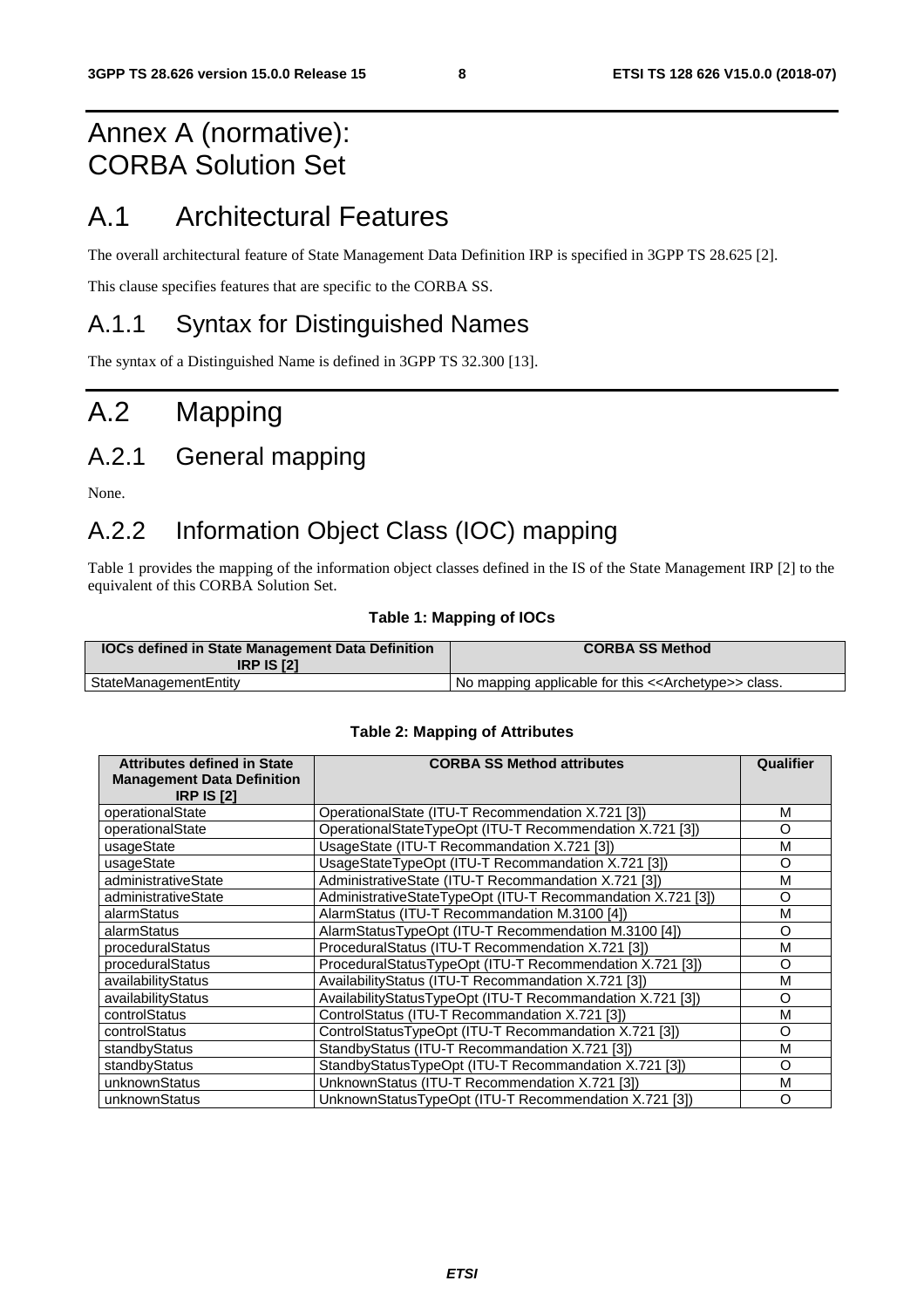### A.3 Solution Set definitions

#### A.3.1 IDL definition structure

Clause A.3.2 contains const definitions for State Management Data Definition IRP.

Clause A.3.3 contains commonly used optional definitions for State Management Data Definition IRP.

Clause A.3.4 contains commonly used definitions for State Management Data Definition IRP.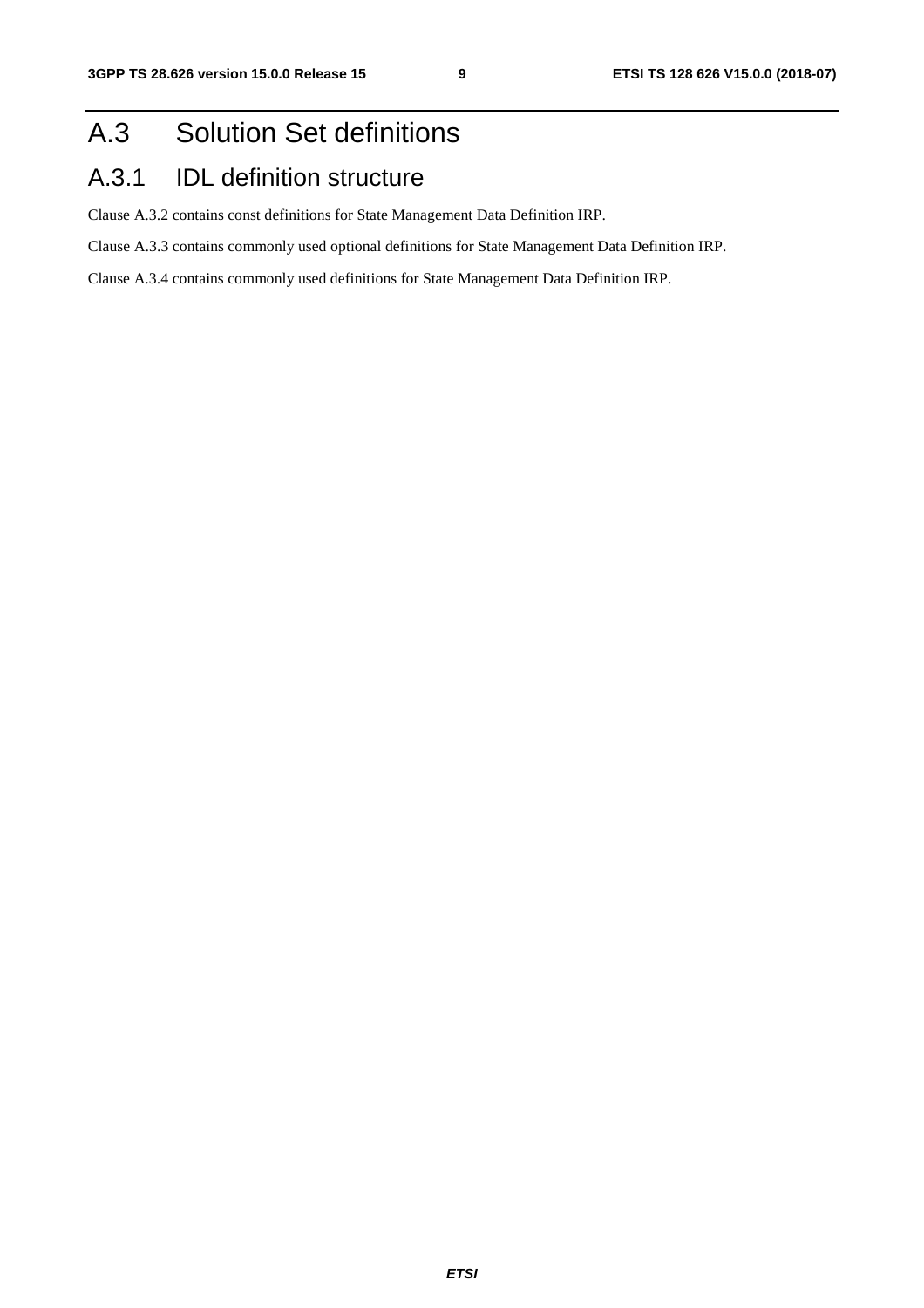#### A.3.2 IDL specification "StateManagementIRPConstDefs.idl"

```
//File:- StateManagementIRPConstDefs.idl 
#ifndef _STATE_MANAGEMENT_IRP_CONST_DEFS_IDL_ 
#define _STATE_MANAGEMENT_IRP_CONST_DEFS_IDL_ 
#include "CosNotification.idl" 
#include "ManagedGenericIRPConstDefs.idl" 
#include <StateManagementIRPCommonConstDefs.idl> 
#include <StateManagementIRPOptConstDefs.idl> 
// This statement must appear after all include statements 
#pragma prefix "3gppsa5.org" 
/* ## Module: StateManagementIRPConstDefs 
This module contains commonly used definitions for State Management IRP 
======================================================================== 
*/ 
module StateManagementIRPConstDefs 
{ 
/* 
   Constant definitions for state management notifications uses when populating the 
   Cos::Structured event. 
   The "name" party of the structured event carries the following constant definitions 
   appropriate to the state being notified. 
   Refer to TS 32.666 regarding how to populate the structured event 
*/ 
    interface AttributeNameValue { 
 const string OPERATIONAL_STATE = "operationalState"; 
const string USAGE_STATE = "usageState";
      const string ADMINISTRATIVE_STATE = "administrativeState";<br>const string ALARM_STATUS = "alarmStatus";
const string ALARM_STATUS = "alarmStatus";
 const string PROCEDURAL_STATUS = "proceduralStatus"; 
       const string AVAILABILITY_STATUS = "availabilityStatus"; 
 const string CONTROL_STATUS = "controlStatus"; 
 const string STANDBY_STATUS = "standbyStatus"; 
 const string UNKNOWN_STATUS = "unknownStatus"; 
    }; 
/* 
   The following structures provide the new state value, 
    and the optional old state value 
   The structures are passed in the value part of the cos structured event 
*/ 
    struct OperationalStateOldNewValue{ 
       StateManagementIRPCommonConstDefs::OperationalState new; 
       StateManagementIRPOptConstDefs::OperationalStateTypeOpt old; 
    }; 
    struct UsageStateOldNewValue{ 
       StateManagementIRPCommonConstDefs::UsageState new; 
       StateManagementIRPOptConstDefs::UsageStateTypeOpt old; 
    }; 
    struct AdministrativeStateOldNewValue{ 
       StateManagementIRPCommonConstDefs::AdministrativeState new; 
       StateManagementIRPOptConstDefs::AdministrativeStateTypeOpt old; 
    }; 
    struct AlarmStatusOldNewValue{ 
       StateManagementIRPCommonConstDefs::AlarmStatus new; 
       StateManagementIRPOptConstDefs::AlarmStatusTypeOpt old; 
    }; 
    struct ProceduralStatusOldNewValue{ 
       StateManagementIRPCommonConstDefs::ProceduralStatusValues new; 
       StateManagementIRPOptConstDefs::ProceduralStatusTypeOpt old; 
    }; 
    struct AvailabilityStatusOldNewValue{ 
       StateManagementIRPCommonConstDefs::AvailabilityStatusValues new;
```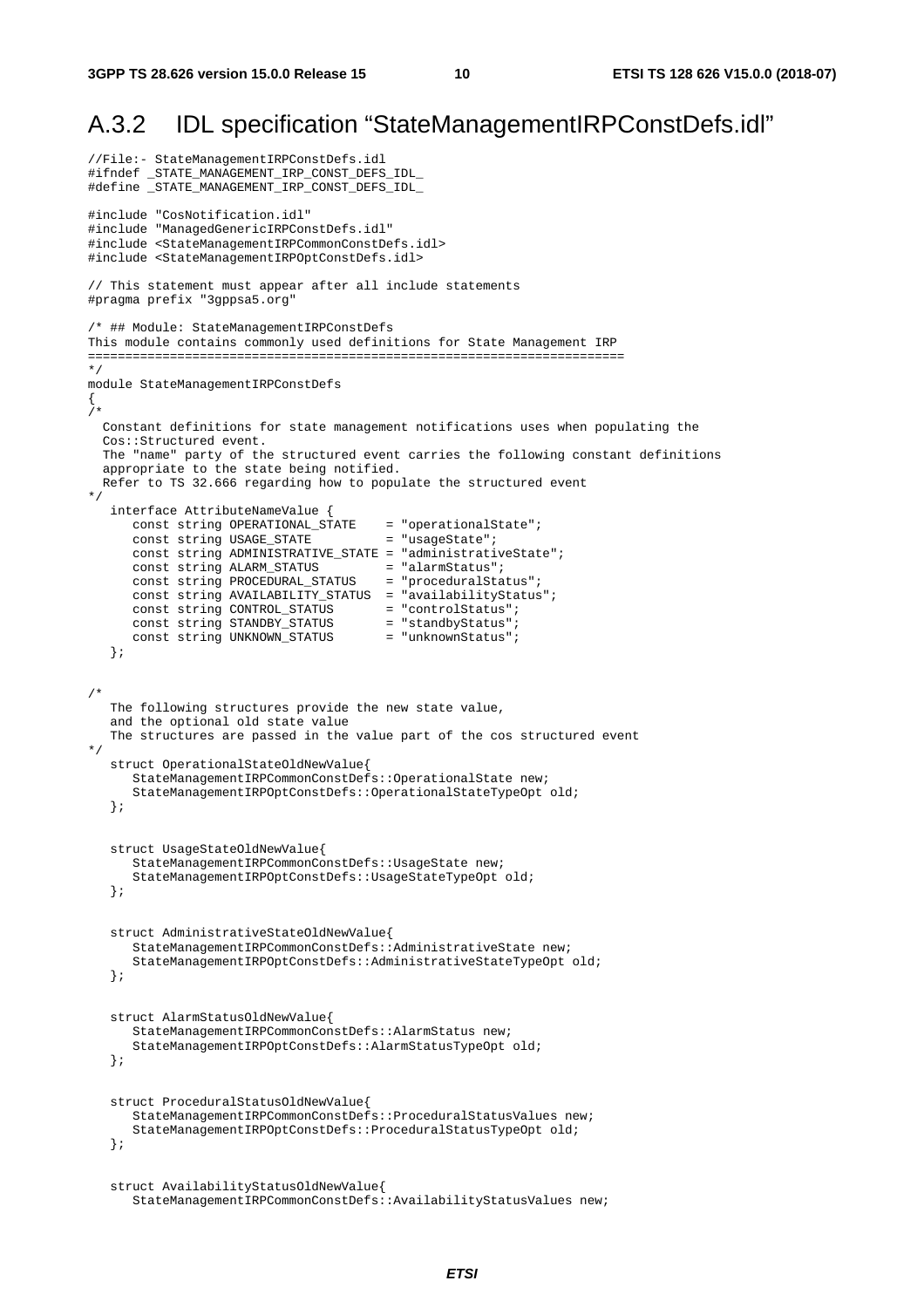*ETSI* 

```
 StateManagementIRPOptConstDefs:: AvailabilityStatusTypeOpt old; 
    }; 
    struct ControlStatusOldNewValue{ 
      StateManagementIRPCommonConstDefs::ControlStatusValues new; 
       StateManagementIRPOptConstDefs::ControlStatusTypeOpt old; 
    }; 
   struct StandbyStatusOldNewValue{ 
       StateManagementIRPCommonConstDefs::StandbyStatus new; 
       StateManagementIRPOptConstDefs::StandbyStatusTypeOpt old; 
    }; 
    struct UnknownStatusOldNewValue{ 
       StateManagementIRPCommonConstDefs::UnknownStatus new; 
       StateManagementIRPOptConstDefs::UnknownStatusTypeOpt old; 
    }; 
}; 
#endif // _STATE_MANAGEMENT_IRP_CONST_DEFS_IDL_
```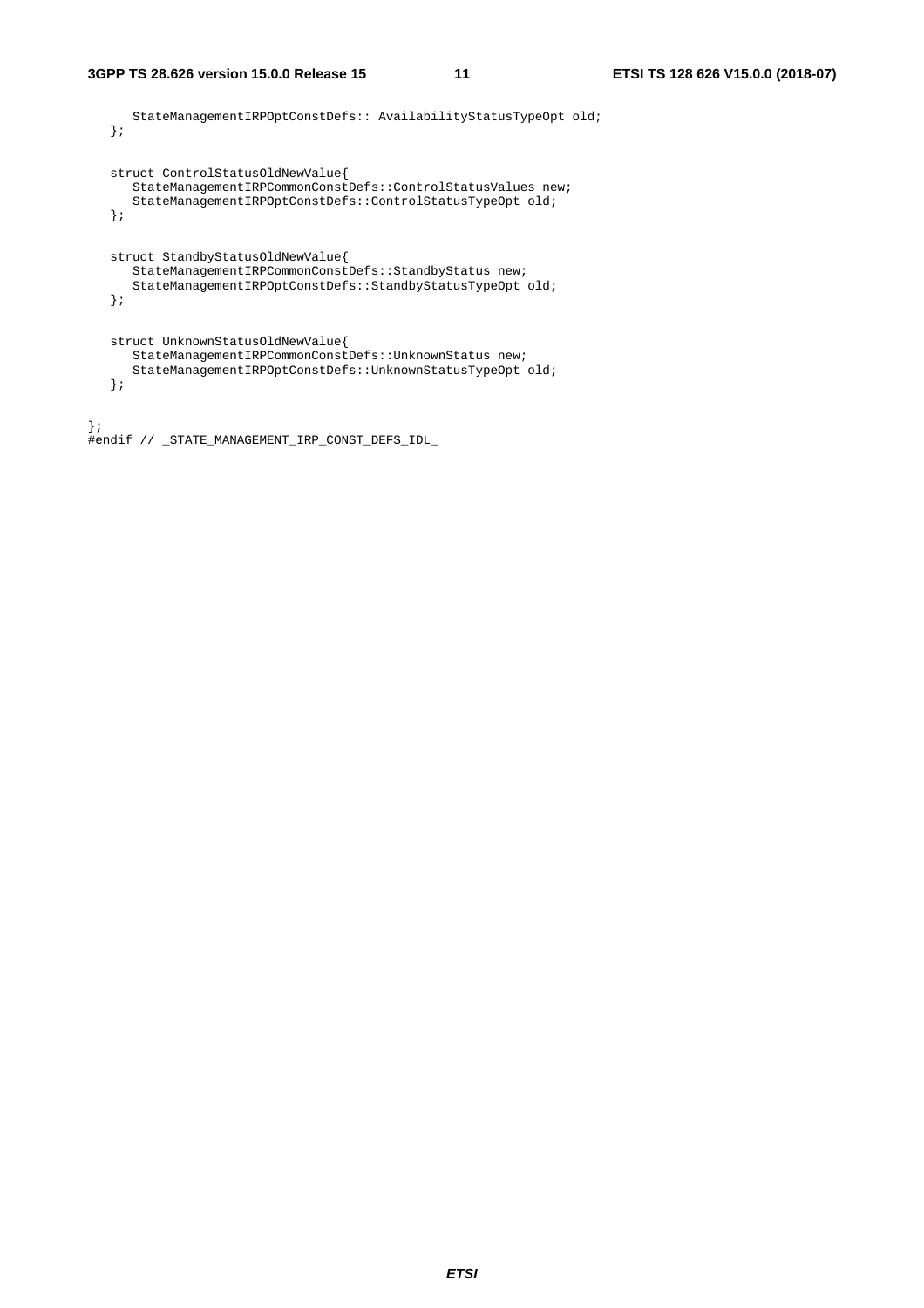#### A.3.3 IDL specification "StateManagementIRPOptConstDefs.idl"

//File:-StateManagementIRPOptConstDefs.idl #ifndef \_STATE\_MANAGEMENT\_IRP\_OPT\_CONST\_DEFS\_IDL\_ #define \_STATE\_MANAGEMENT\_IRP\_OPT\_CONST\_DEFS\_IDL\_ #include "CosNotification.idl" #include "ManagedGenericIRPConstDefs.idl" #include "StateManagementIRPCommonConstDefs.idl" // This statement must appear after all include statements #pragma prefix "3gppsa5.org" /\* ## Module: StateManagementIRPOptConstDefs This module contains commonly used optional definitions for State Management IRP ================================================================================ \*/ module StateManagementIRPOptConstDefs  $\left\{ \right.$  /\* Definition of Operational State based on X.721 [3], if optional. \*/ union OperationalStateTypeOpt switch(boolean) { case TRUE: StateManagementIRPCommonConstDefs: : OperationalState operational\_state; };  $/$  \* Definition of Usage State based on X.721 [3], if optional. \*/ union UsageStateTypeOpt switch(boolean) { case TRUE: StateManagementIRPCommonConstDefs::UsageState usage\_state; }; /\* Definition of Administrative State based on X.721 [3], if optional. \*/ union AdministrativeStateTypeOpt switch(boolean) { case TRUE: StateManagementIRPCommonConstDefs::AdministrativeState administrative state; }; /\* Definition of Alarm Status based on M.3100 [4], if optional. \*/ union AlarmStatusTypeOpt switch(boolean) { case TRUE: StateManagementIRPCommonConstDefs::AlarmStatus alarm\_status; }; /\* Definition of Procedural Status based on X.721 [3], if optional. \*/ union ProceduralStatusTypeOpt switch(boolean) { case TRUE: StateManagementIRPCommonConstDefs::ProceduralStatus procedural\_status; }; /\* Definition of Availability Status based on X.721 [3], if optional. \*/ union AvailabilityStatusTypeOpt switch(boolean) { case TRUE: StateManagementIRPCommonConstDefs::AvailabilityStatus availability\_status; }; /\* Definition of Control Status based on X.721 [3], if optional. \*/ union ControlStatusTypeOpt switch(boolean) { case TRUE: StateManagementIRPCommonConstDefs::ControlStatus control\_status; };  $/$  \* Definition of Standby Status based on X.721 [3], if optional.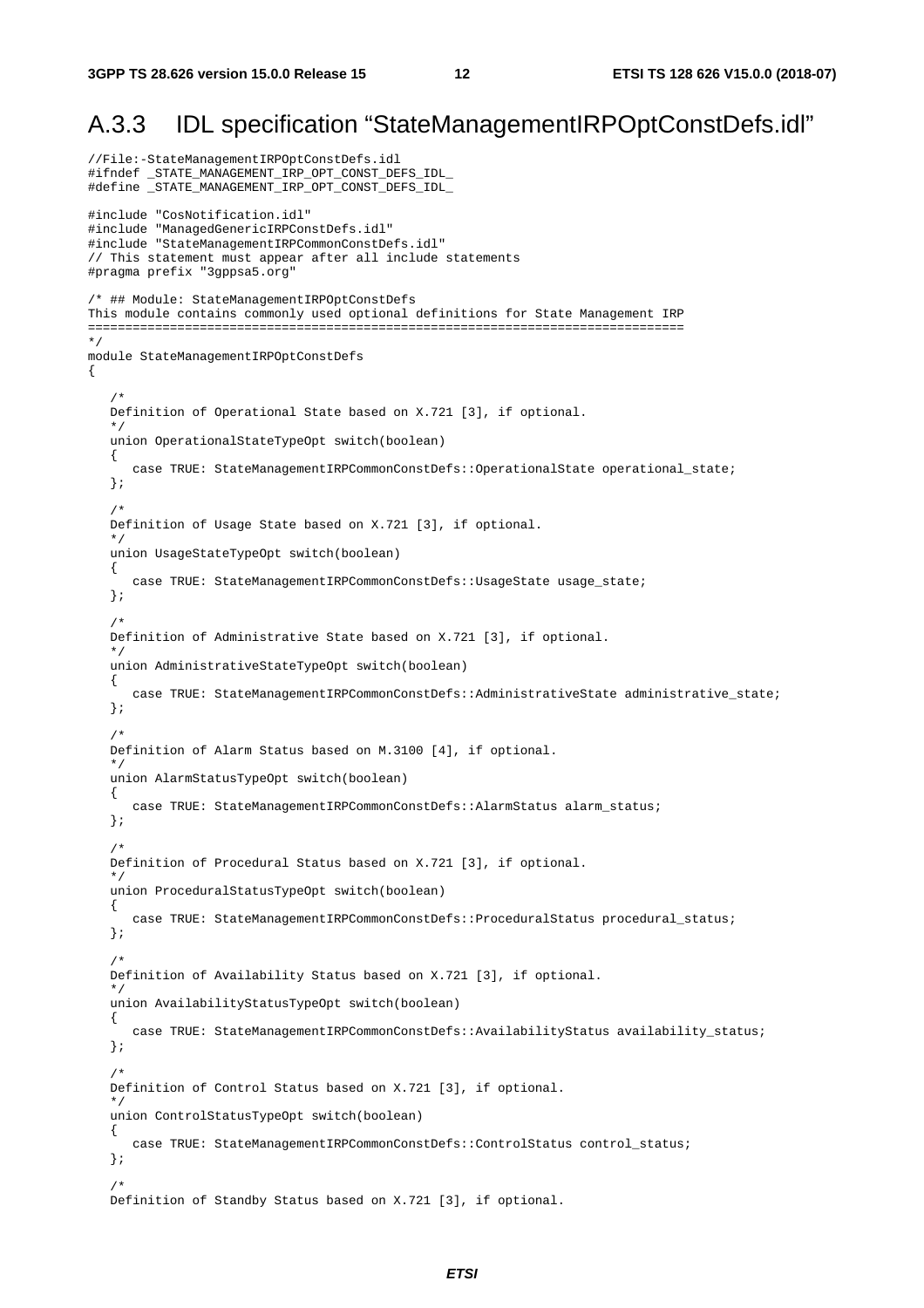```
 */ 
   union StandbyStatusTypeOpt switch(boolean) 
    { 
     case TRUE: StateManagementIRPCommonConstDefs::StandbyStatus standby_status;
    }; 
    /* 
   Definition of Unknown Status based on X.721 [3], if optional. 
    */ 
   union UnknownStatusTypeOpt switch(boolean) 
    { 
     case TRUE: StateManagementIRPCommonConstDefs::UnknownStatus unknown_status;
    }; 
};
```
#endif // \_STATE\_MANAGEMENT\_IRP\_OPT\_CONST\_DEFS\_IDL\_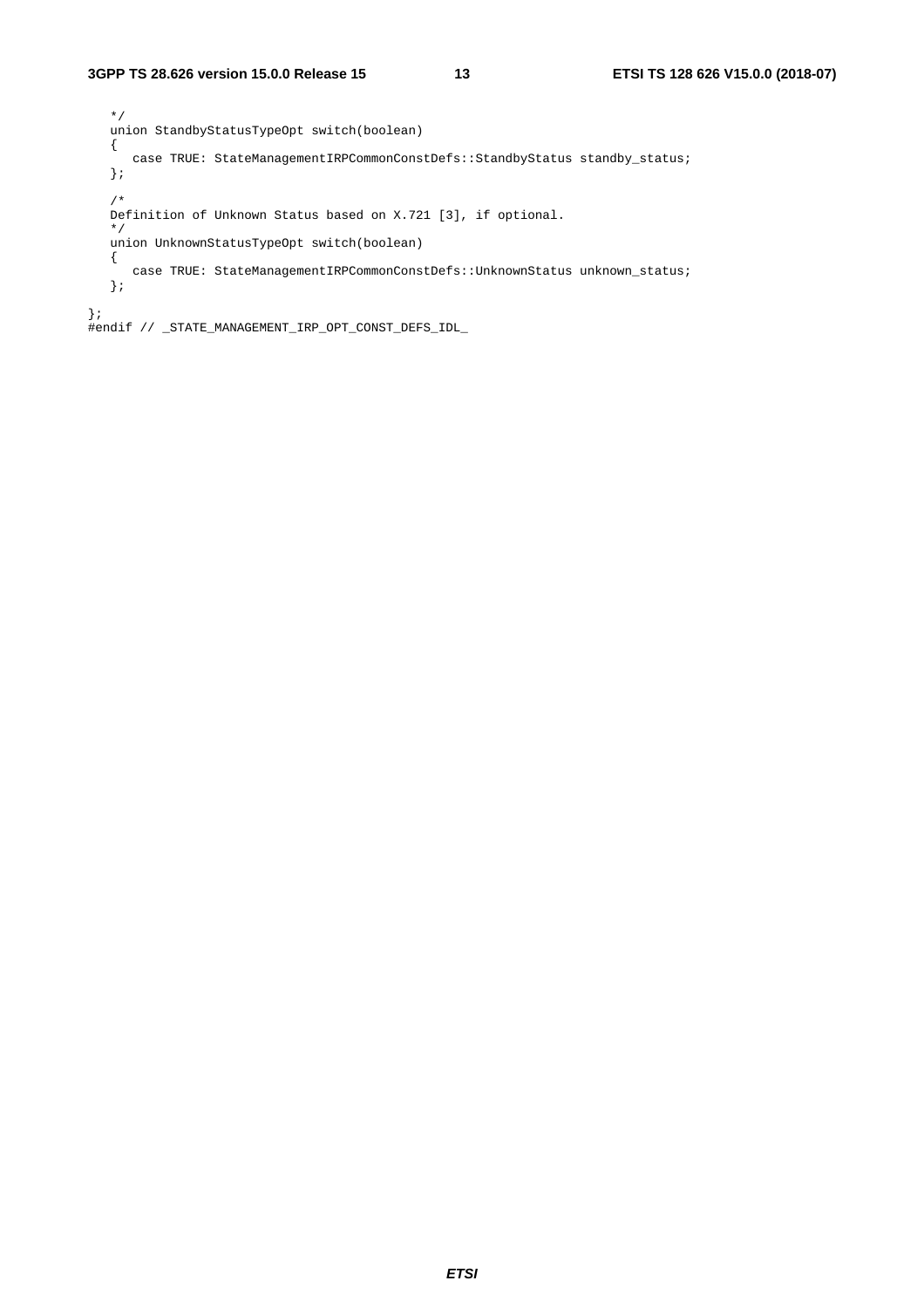//File: StateManagementIRPCommonConstDefs.idl

#### A.3.4 IDL specification "StateManagementIRPCommonConstDefs.idl"

```
#ifndef _STATE_MANAGEMENT_IRP_COMMON_CONST_DEFS_IDL_ 
#define _STATE_MANAGEMENT_IRP_COMMON_CONST_DEFS_IDL_ 
// This statement must appear after all include statements 
#pragma prefix "3gppsa5.org" 
/* Module: StateManagementIRPCommonConstDefs 
This module contains commonly used definitions for State Management IRP 
======================================================================== 
*/ 
module StateManagementIRPCommonConstDefs 
{ 
/ *
    Definition of Operational State based on X.721 [3], if mandatory. 
 */ 
    enum OperationalState 
    { 
       Disabled, Enabled 
    }; 
    /* 
    Definition of Usage State based on X.721 [3], if mandatory. 
    */ 
    enum UsageState 
    { 
       Idle, Active, Busy 
    }; 
    /* 
    Definition of Administrative State based on X.721 [3], if mandatory. 
 */ 
    enum AdministrativeState 
    { 
       Locked, Unlocked, ShuttingDown 
    }; 
    /* 
    Definition of Alarm Status based on M.3100 [4], if mandatory. 
    */ 
    enum AlarmStatus 
    { 
       CLEARED, INDETERMINATE, WARNING, MINOR, MAJOR, CRITICAL 
    }; 
    /* 
    Definition of Procedural Status based on X.721 [3], if mandatory. 
 */ 
    enum ProceduralStatusValues 
    { 
       InitializationRequired, NotInitialized, Initializing, Reporting, 
       Terminating 
    }; 
    typedef sequence <ProceduralStatusValues,5> ProceduralStatus; 
    /* 
    Definition of Availability Status based on X.721 [3], if mandatory. 
    */ 
    enum AvailabilityStatusValues 
    { 
       InTest, Failed, PowerOff, OffLine, OffDuty, Dependency, Degraded, 
       NotInstalled, LogFull 
    }; 
    typedef sequence <AvailabilityStatusValues,9> AvailabilityStatus; 
/ *
    Definition of Control Status based on X.721 [3], if mandatory. 
    */ 
    enum ControlStatusValues 
    { 
       SubjectToTest, PartOfServicesLocked, ReservedForTest, Suspended 
    }; 
    typedef sequence <ControlStatusValues,4> ControlStatus;
```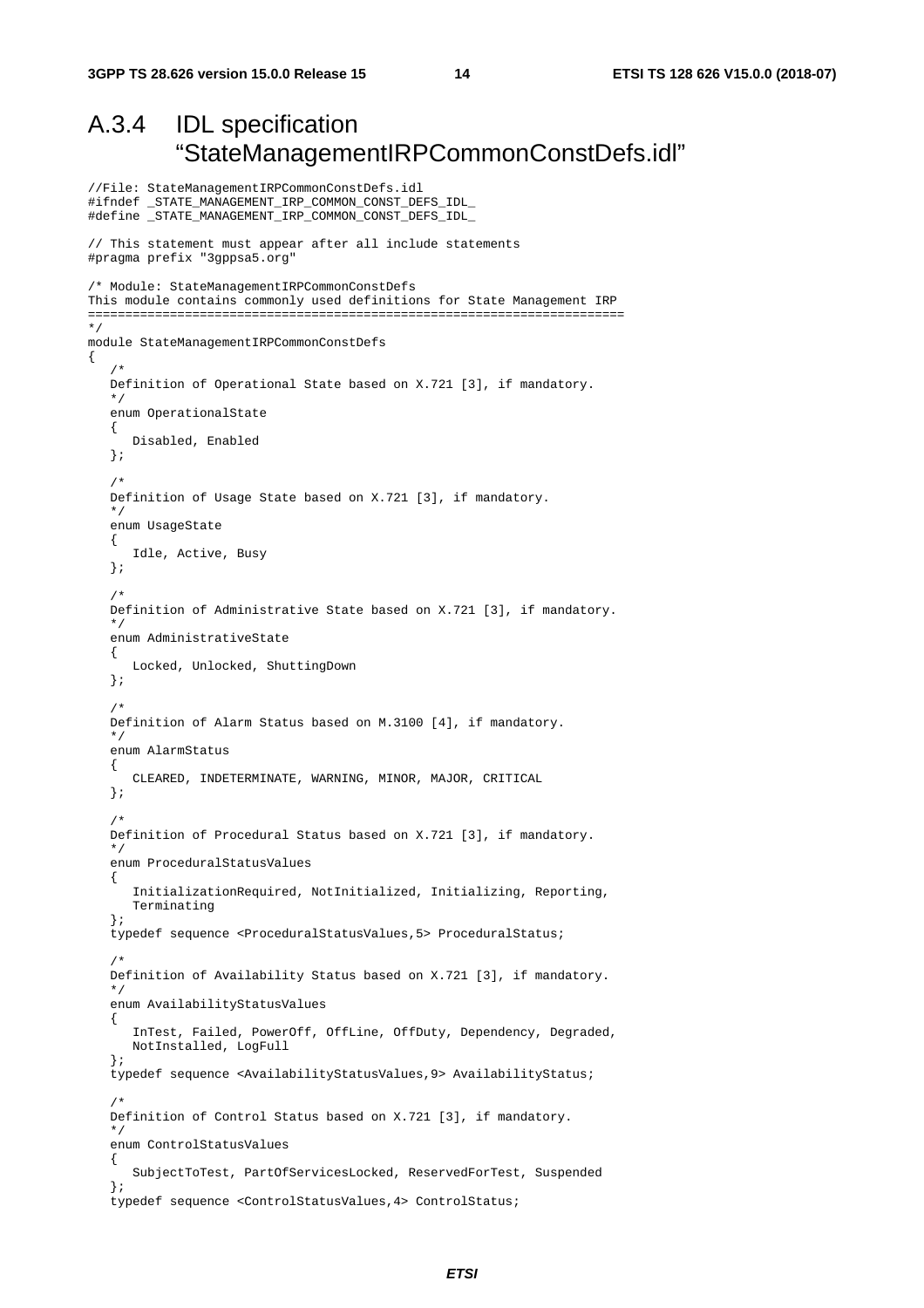/\* Definition of Standby Status based on X.721 [3], if mandatory. \*/ enum StandbyStatus  $\{$  HotStandby, ColdStandby, ProvidingService }; /\*<br>Definition of Unknown Status based on X.721 [3], if mandatory Definition of Unknown Status based on X.721 [3], if mandatory (if switch is TRUE then value equal to TRUE implies "unknown status"). \*/ union UnknownStatus switch(boolean) { case TRUE: boolean value; }; };

#endif //\_STATE\_MANAGEMENT\_IRP\_COMMON\_CONST\_DEFS\_IDL\_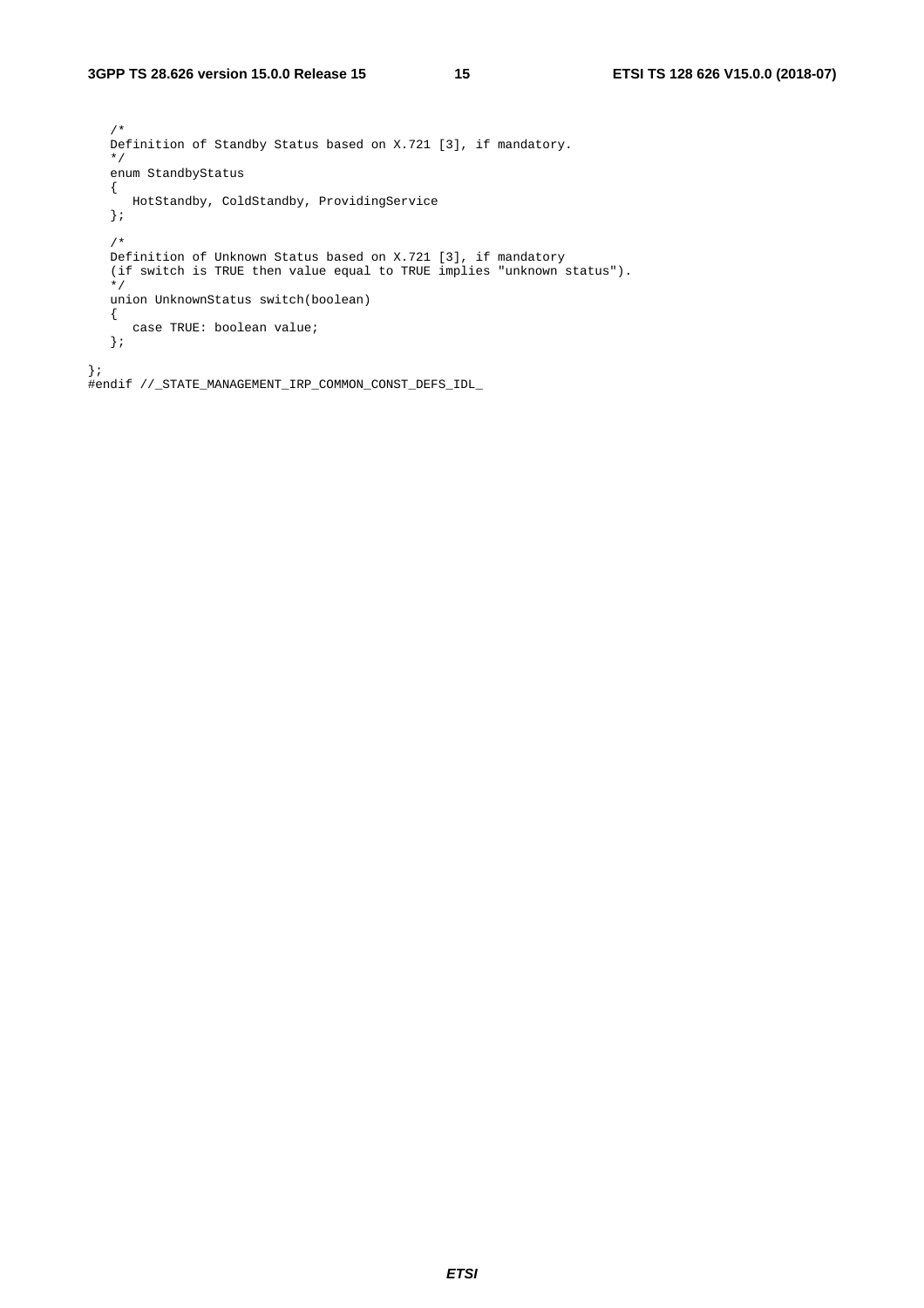### Annex B (normative): XML definitions

#### B.0 General

This annex specifies the XML file format definition for the Bulk Configuration Management IRP IS [5] for the IRP whose semantics is specified in State Management Data Definition IRP: Information Service (IS) (3GPP TS 28.625 [2]).

The XML file formats are based on XML [7], XML Schema [9][10]and XML Namespace [11] standards.

### B.1 Architectural features

#### B.1.0 Introduction

The overall architectural feature of State Management IRP is specified in 3GPP TS 28.625 [2].

This clause specifies features that are specific to the XML Schema definitions.

#### B.1.1 Syntax for Distinguished Names

The syntax of a Distinguished Name is defined in 3GPP TS 32.300 [5].

### B.2 Mapping

The mapping is not present in the current version of this specification.

#### B.3 Solution Set definitions

#### B.3.1 XML definition structure

The overall description of the file format of configuration data XML files is provided by 3GPP TS 32.616 [6].

Clause B.3.2 defines the XML schema stateManagementIRP.xsd for the State Management IRP: Information Service (IS) defined in 3GPP TS 28.625 [2].

The definition of the XML element types complies with the generic mapping rules defined in 3GPP TS 32.616 [6].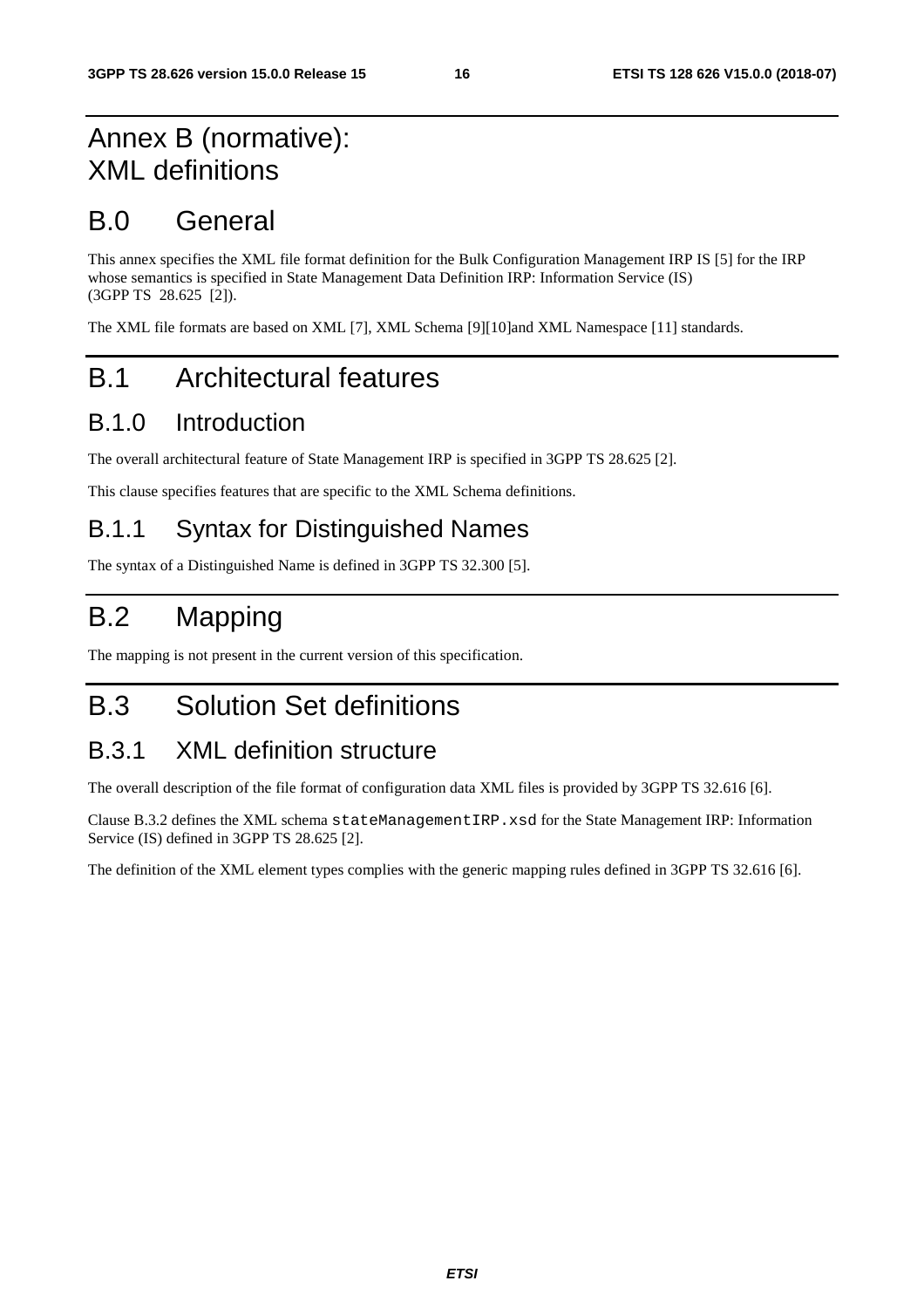#### B.3.2 XML schema "stateManagementIRP.xsd"

```
<?xml version="1.1" encoding="UTF-8"?> 
\leq ! - 3GPP TS 28.626 State Management IRP 
   Bulk CM Configuration data file XML schema 
  stateManagementIRP.xsd 
--&><schema 
  targetNamespace= 
     "http://www.3gpp.org/ftp/specs/archive/28_series/28.626#stateManagementIRP" 
   elementFormDefault="qualified" 
   xmlns="http://www.w3.org/2001/XMLSchema" 
   xmlns:sm= 
     "http://www.3gpp.org/ftp/specs/archive/28_series/28.626#stateManagementIRP" 
> 
   <!-- State Management IRP related XML types --> 
   <simpleType name="operationalStateType"> 
     <restriction base="string"> 
       <enumeration value="enabled"/> 
       <enumeration value="disabled"/> 
     </restriction> 
   </simpleType> 
   <simpleType name="usageStateType"> 
     <restriction base="string"> 
       <enumeration value="idle"/> 
       <enumeration value="active"/> 
       <enumeration value="busy"/> 
     </restriction> 
   </simpleType> 
   <simpleType name="administrativeStateType"> 
     <restriction base="string"> 
       <enumeration value="locked"/> 
       <enumeration value="unlocked"/> 
       <enumeration value="shuttingDown"/> 
     </restriction> 
   </simpleType> 
   <simpleType name="alarmStatusType"> 
     <restriction base="string"> 
       <enumeration value="cleared"/> 
       <enumeration value="indeterminate"/> 
       <enumeration value="warning"/> 
       <enumeration value="minor"/> 
       <enumeration value="major"/> 
       <enumeration value="critical"/> 
     </restriction> 
   </simpleType> 
   <simpleType name="proceduralStatusElementType"> 
     <restriction base="string"> 
       <enumeration value="initializationRequired"/> 
       <enumeration value="notInitialized "/> 
       <enumeration value="initializing"/> 
       <enumeration value="reporting"/> 
       <enumeration value="terminating"/> 
     </restriction> 
   </simpleType> 
   <complexType name="proceduralStatusType"> 
     <sequence minOccurs="0" maxOccurs="5"> 
       <element name="proceduralStatusElement" type="sm:proceduralStatusElementType"/> 
     </sequence> 
   </complexType> 
   <simpleType name="availabilityStatusElementType"> 
     <restriction base="string"> 
       <enumeration value="inTest"/> 
       <enumeration value="failed"/> 
       <enumeration value="powerOff"/> 
       <enumeration value="offLine"/> 
       <enumeration value="offDuty"/> 
       <enumeration value="dependency"/> 
       <enumeration value="degraded"/> 
       <enumeration value="notInstalled"/> 
       <enumeration value="logFull"/> 
     </restriction> 
   </simpleType> 
   <complexType name="availabilityStatusType"> 
     <sequence minOccurs="0" maxOccurs="9"> 
       <element name="availabilityStatusElement" type="sm:availabilityStatusElementType"/>
```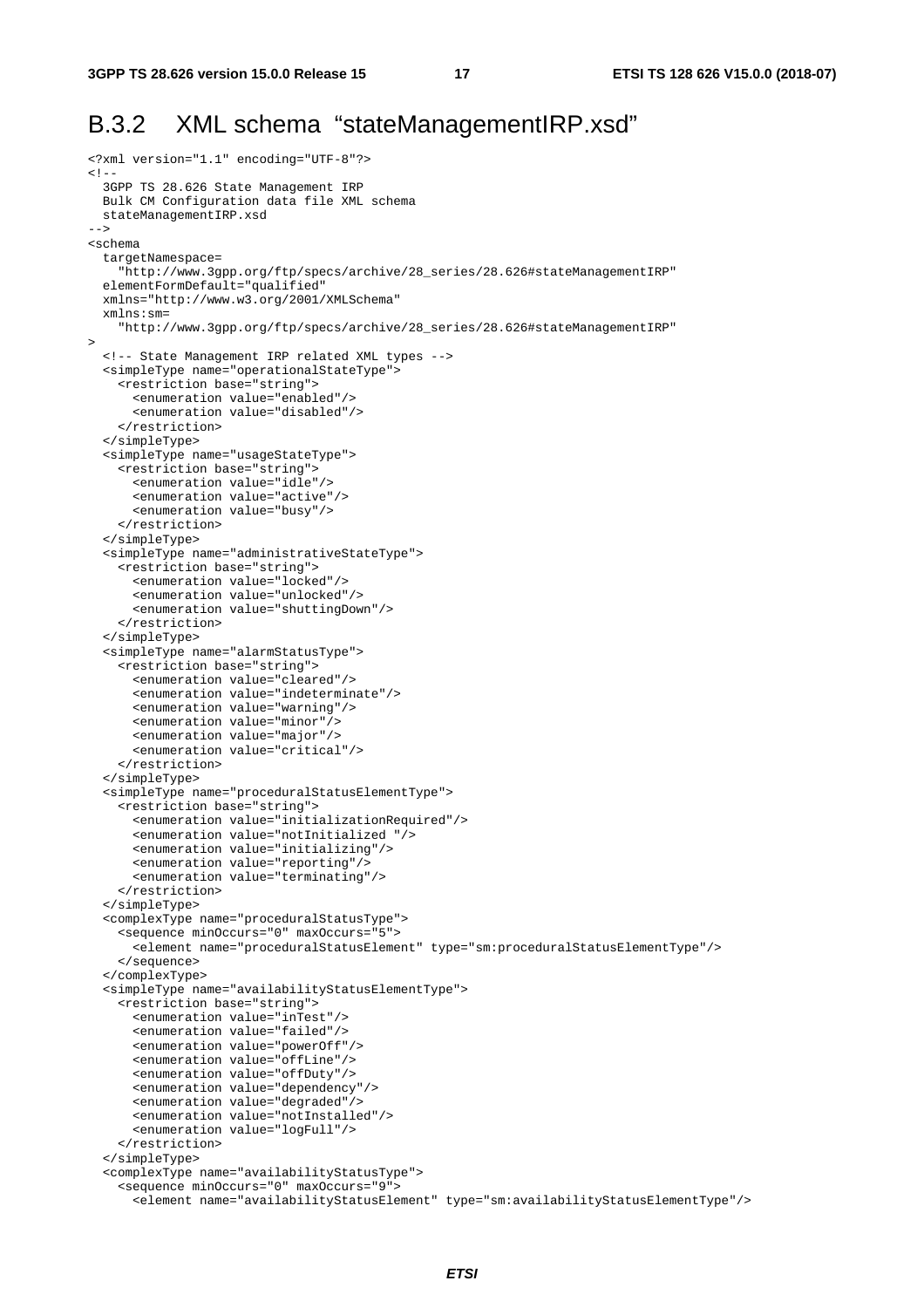```
 </sequence> 
   </complexType> 
  <simpleType name="controlStatusElementType"> 
     <restriction base="string"> 
       <enumeration value="subjectToTest"/> 
       <enumeration value="partOfServicesLocked"/> 
       <enumeration value="reservedForTest"/> 
       <enumeration value="suspended"/> 
     </restriction> 
   </simpleType> 
   <complexType name="controlStatusType"> 
     <sequence minOccurs="0" maxOccurs="4"> 
       <element name="controlStatusElement" type="sm:controlStatusElementType"/> 
     </sequence> 
   </complexType> 
   <simpleType name="standbyStatusType"> 
     <restriction base="string"> 
       <enumeration value="hotStandby"/> 
       <enumeration value="coldStandby"/> 
       <enumeration value="providingService"/> 
     </restriction> 
   </simpleType> 
   <simpleType name="unknownStatusType"> 
    <restriction base="boolean"> 
       <pattern value="true"/> 
       <pattern value="false"/> 
     </restriction> 
   </simpleType> 
  <element name="operationalState" type="sm:operationalStateType"/> 
  <element name="usageState" type="sm:usageStateType"/> 
   <element name="administrativeState" type="sm:administrativeStateType"/> 
   <element name="alarmStatus" type="sm:alarmStatusType"/> 
   <element name="proceduralStatus" type="sm:proceduralStatusType"/> 
  <element name="availabilityStatus" type="sm:availabilityStatusType"/> 
 <element name="controlStatus" type="sm:controlStatusType"/> 
 <element name="standbyStatus" type="sm:standbyStatusType"/> 
 <element name="unknownStatus" type="sm:unknownStatusType"/> 
</schema>
```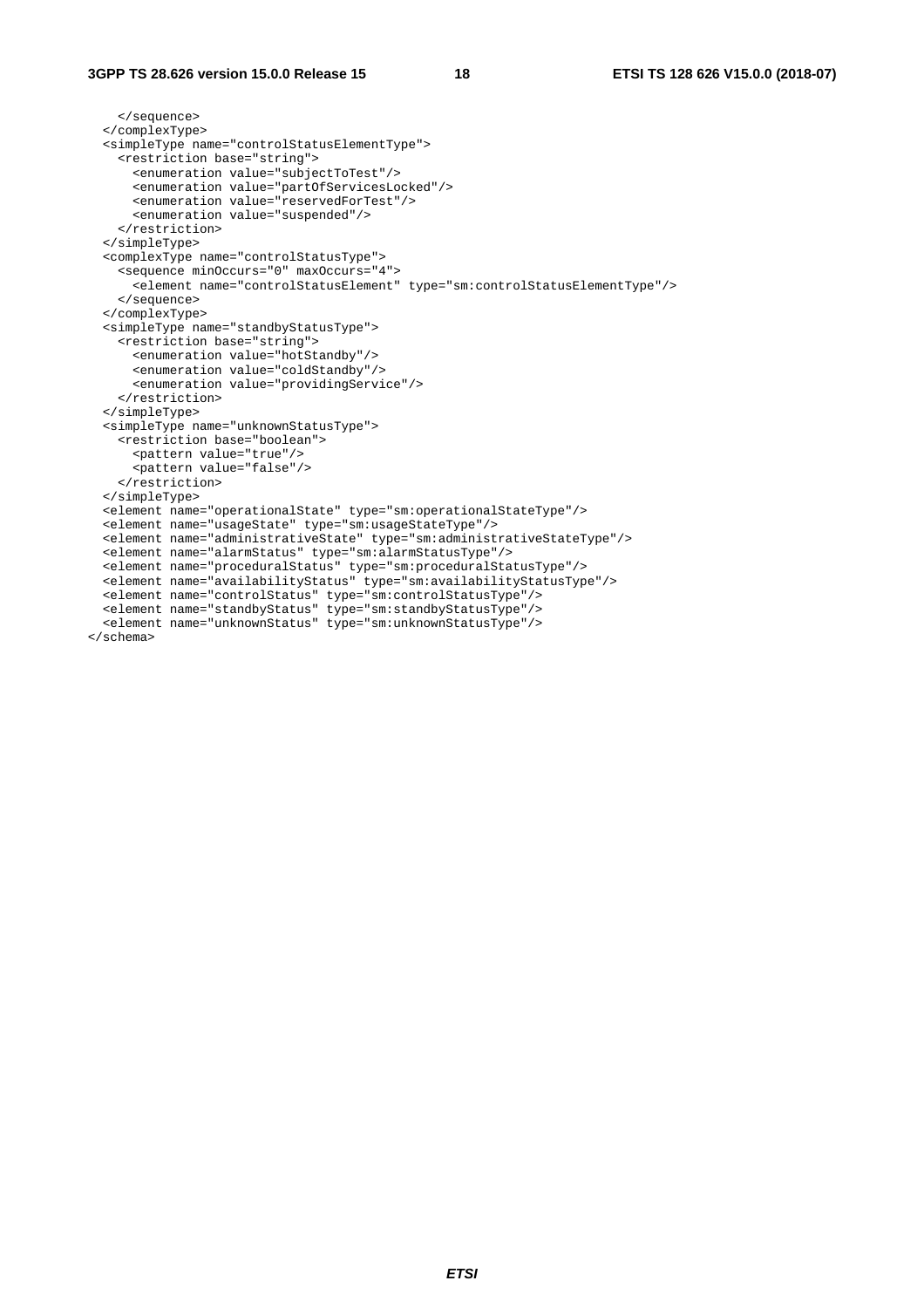### Annex C (Informative): Change history

| <b>Change history</b> |             |                 |  |  |                                                                                   |               |               |
|-----------------------|-------------|-----------------|--|--|-----------------------------------------------------------------------------------|---------------|---------------|
| <b>Date</b>           | <b>TSG#</b> | TSG Doc. CR Rev |  |  | Subject/Comment                                                                   | l Old         | <b>New</b>    |
| 2014-06               | SA#64       | SP-140332 001   |  |  | upgrade XSD                                                                       | 11.0.0 11.1.0 |               |
|                       |             | ISP-140358 002  |  |  | remove the feature support statements                                             |               |               |
| 2014-09               | SA#65       | ISP-140560 003  |  |  | Update the link from Solution Set to Information Service due to the 11.1.0 12.0.0 |               |               |
|                       |             |                 |  |  | lend of Release 12                                                                |               |               |
| 2016-01               | SA#70       |                 |  |  | Upgrade to Rel-13(MCC)                                                            |               | 12.0.0 13.0.0 |
|                       |             |                 |  |  |                                                                                   |               |               |

| <b>Change history</b> |                          |             |            |                |  |                                                                  |                       |
|-----------------------|--------------------------|-------------|------------|----------------|--|------------------------------------------------------------------|-----------------------|
| <b>Date</b>           | <b>Meeting</b>           | <b>TDoc</b> | <b>ICR</b> | <b>Rev Cat</b> |  | Subject/Comment                                                  | <b>New</b><br>version |
| 2016-06               | SA#72                    | SP-160407   | 004        |                |  | Update the link from IRP Solution Set to IRP Information Service | 13.1.0                |
| 2017-03               | SA#75                    |             |            |                |  | Promotion to Release 14 without technical change                 | 14.0.0                |
| 2017-06               | SA#76                    | SP-170514   | 005        |                |  | Update link from IRP SS to IS                                    | 14.1.0                |
| 2018-06               | $\overline{\phantom{a}}$ |             |            |                |  | Update to Rel-15 version (MCC)                                   | 15.0.0                |